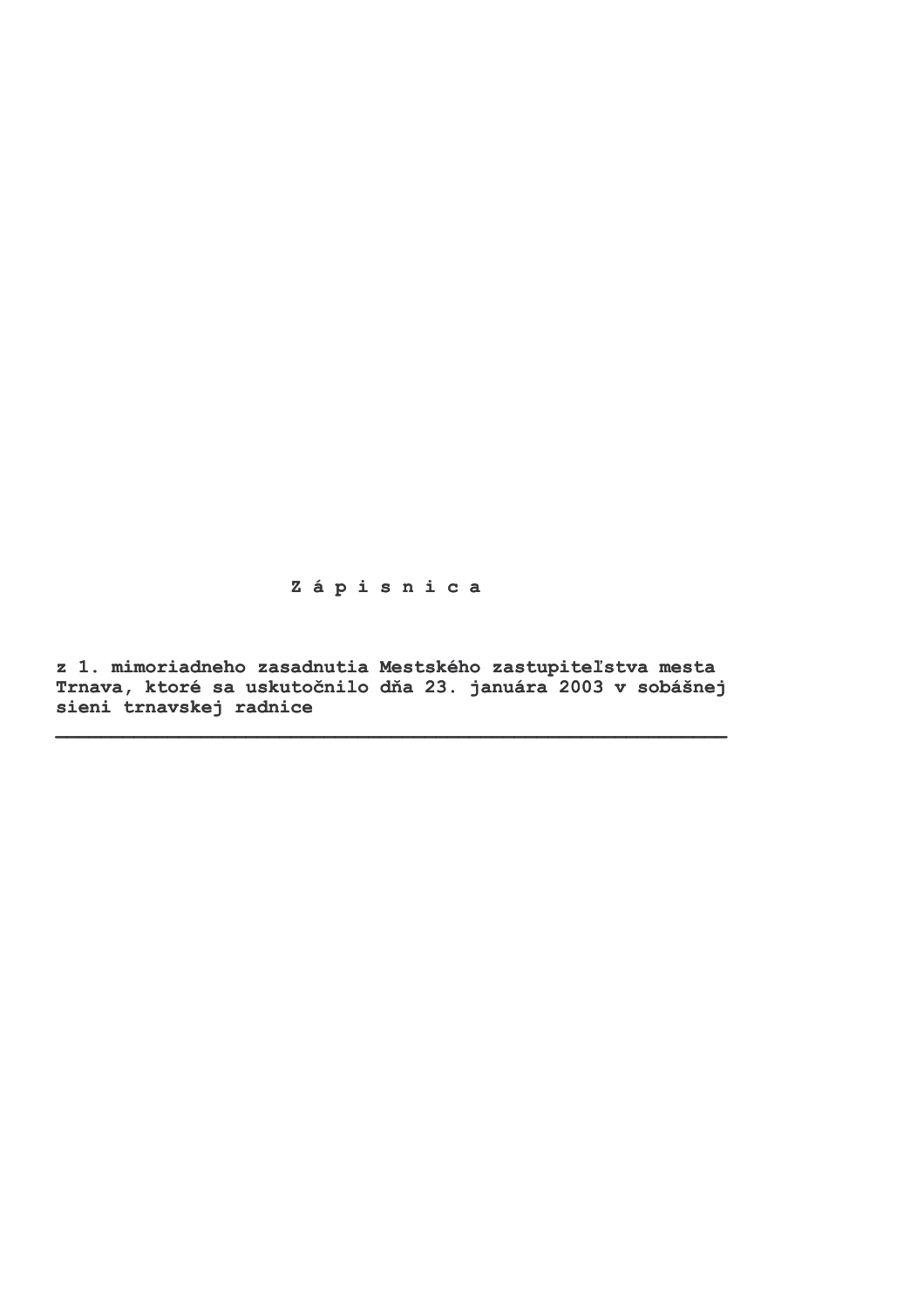Mestské zastupiteľstvo mesta Trnava

#### Zápisnica

z 1. mimoriadneho zasadnutia Mestského zastupiteľstva mesta Trnava, ktoré sa uskutočnilo dňa 23. januára 2003 v sobášnej sieni trnavskej radnice

| Prítomní: | Ing. Stefan Bošnák, primátor mesta |
|-----------|------------------------------------|
|           | 27 poslancov MZ mesta Trnava       |
|           | Ing. Juraj Tibenský, prednosta MsÚ |
|           | 8 vedúcich odborov MsÚ             |
|           | 2 vedúci oddelení MsÚ              |
|           | tlačový tajomník                   |
|           | 3 riaditelia mestských organizácií |
|           | zapisovateľka                      |
|           |                                    |
|           |                                    |

Program:

- a) Otvorenie
- b) Určenie overovateľov zápisnice, pracovného predsedníctva a návrhovej komisie
- 1) Predaj časti obchodného podielu spoločnosti Trnavainvest  $S.T.O.$
- 2) Majetko-právne usporiadanie pozemkov Priemyselného parku Trnava-juh
- $3)$  R  $\hat{o}$  z n e

Mimoriadne zasadnutie Mestského zastupiteľstva mesta Trnava otvoril a viedol Ing. Štefan Bošnák, primátor mesta.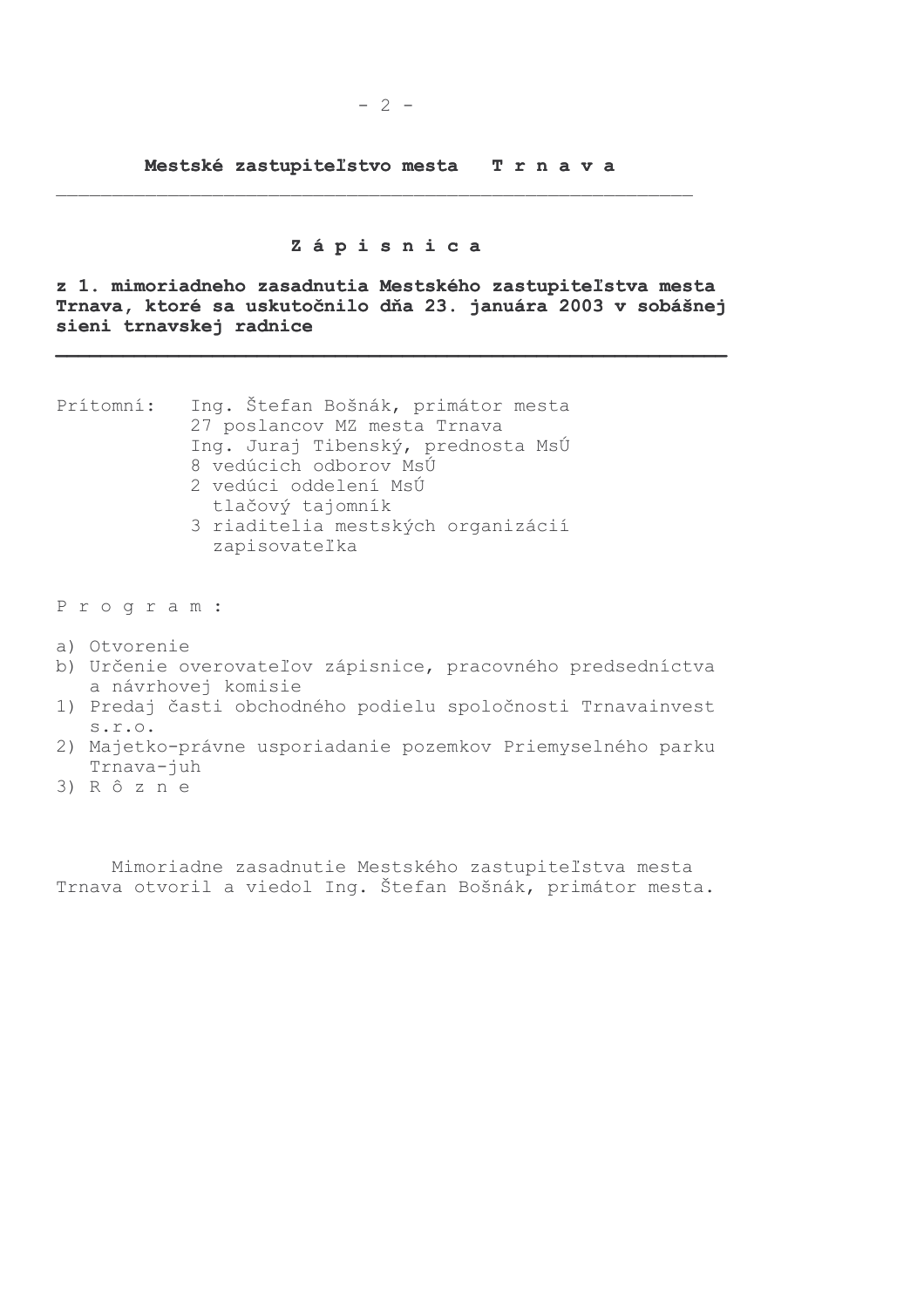Privítal prítomných poslancov mestského zastupiteľstva a ostatných prizvaných v netradičných priestoroch, v priestoroch sobášnej siene trnavskej radnice. V konferenčnej sále totiž prebiehala Medzinárodná konferencia EKOCITY organizovaná v spolupráci s Fakultou architektúry STU v Bratislave.

Skonštatoval, že na zasadnutí je prítomných celkom 25 poslancov mestského zastupiteľstva. Mestské zastupiteľstvo bolo uznášaniaschopné. V priebehu rokovania sa počet poslancov zvýšil na 27. Zároveň podotkol, že z neúčasti na mimoriadnom rokovaní mestského zastupiteľstva sa ospravedlnil poslanec MZ: Inq. Juraj Jurák.

Pre rokovanie mimoriadneho zasadnutia mestského zastupiteľstva za overovateľov zápisnice určil poslancov MZ MUDr. Gabriela Paveleka a Mgr. Štefana Zachara.

Do pracovného predsedníctva mestského zastupiteľstva určil poslancov MZ:

- 1. MUDr. Pavla Caudta
- 2. MUDr. Boženu Štegmannovú
- 3. MUDr. Martina Heribana.

Za predsedu návrhovej komisie primátor mesta navrhol poslanca MZ Ing. Vladimíra Butka, zástupcu primátora a za členov Ing. Ivana Šarvaica a Ing. Janku Drábikovú.

Pripomienky a ďalšie návrhy k zloženiu návrhovej komisie neodzneli. Hlasovaním (24:0:2) bolo zloženie návrhovej komisie schválené.

Program rokovania mestského zastupiteľstva poslanci obdržali písomne. Doplnky alebo pozmeňovacie návrhy k programu rokovania neodzneli.

Hlasovaním (27:0:0) bol program rokovania mimoriadneho zasadnutia mestského zastupiteľstva schválený.

Ing. Bošnák, primátor mesta zdôvodnil zvolanie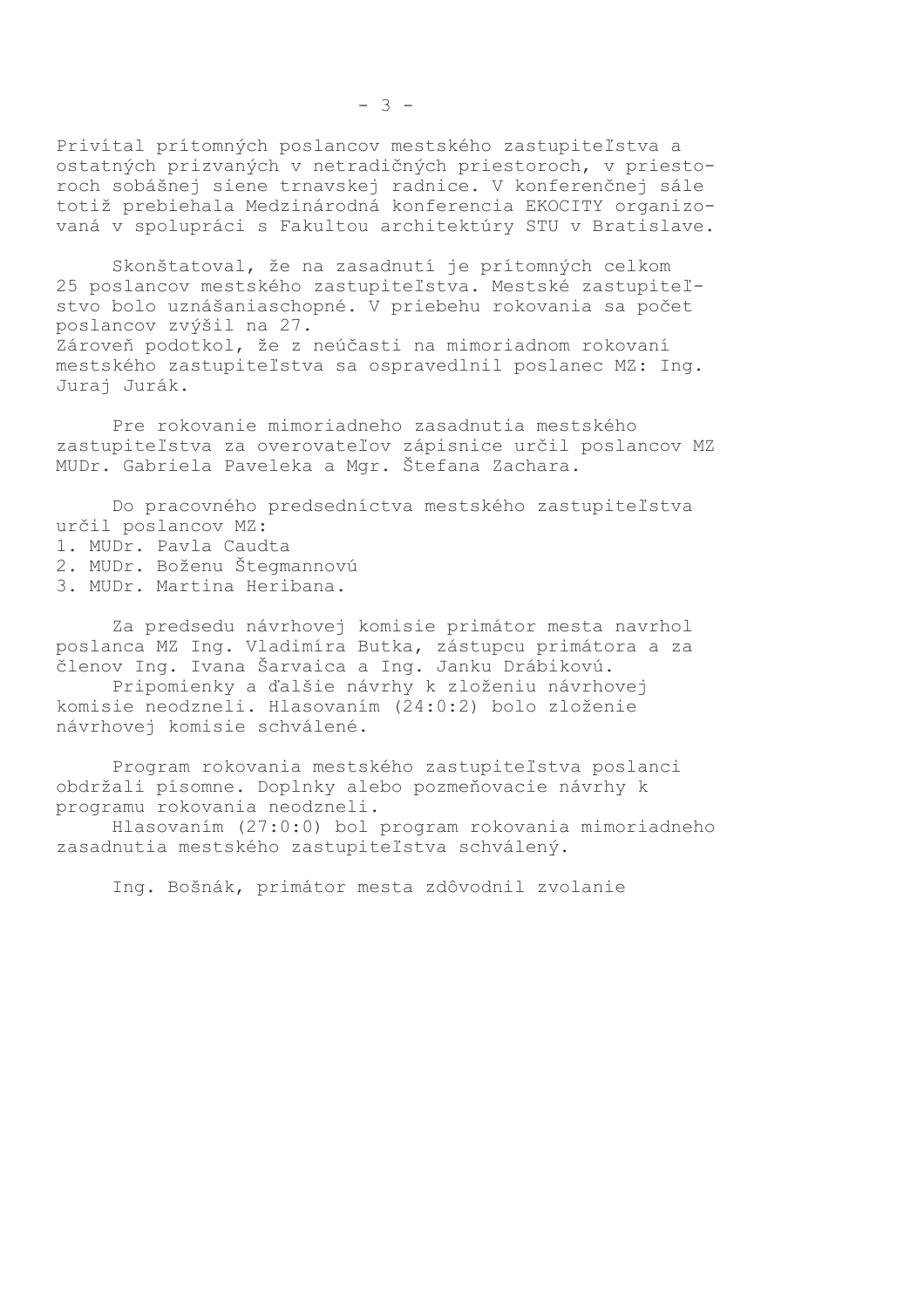mimoriadneho zasadnutia Mestského zastupiteľstva mesta Trnava. Konštatoval, že situácia po 15.1.2003 sa veľmi zmenila. Firma PSA Peugeot Citroen zverejnila svoje rozhodnutie o umiestnenie automobilovej výroby v lokalite Strednej Európy, na Slovensku, práve v meste Trnava. Život bude preto veľmi náročný u všetkých tých, ktorí pracujú na meste, pretože to bude mať veľký dopad na výkon všetkých činností. Jedná sa o investíciu v objeme 700 mil. EUR, okrem prípravných prác, ktorá bude znamenať veľký zásah do organizácie mesta. V súvislosti s touto investíciou bolo mesto veľmi pozitívne hodnotené aj z hľadiska vlastnej náplne a pomohlo i to, že mesto malo spracovaný Strategický plán rozvoja mesta. O tom nasvedčuje i prianie francúzskej strany, aby zmluva bola podpísaná i zo strany mesta Trnava.

# Materiál č. 1 - Predaj časti obchodného podielu spoločnosti Trnavainvest s.r.o.

Ing. Bošnák, primátor mesta - podotkol, že v materiáli sa rieši predaj časti obchodného podielu spoločnosti Trnavainvest s.r.o. vo výške 5% základného imania spoločnosti AUTO Martin a.s., so sídlom v Martine, za cenu 30.000, - Sk. V materiáli, ktorý bol schválený na mimoriadnom zastupiteľstve dňa 10. decembra 2002 bol riešený predaj 25% podielu. Nový návrh vyplynul z rokovania zúčastnených strán na rokovaní Valného zhromaždenia spoločnosti Trnavainvest s.r.o. dňa 22.1.2003, keď bolo zvýšené základné imanie spoločnosti na 600.000,- Sk. Už bol podaný aj návrh na zápis tejto zmeny do obchodného registra. Aby sa mohlo plynule pokračovať v prácach, je potreba uznesenie preschváliť. Prípravnými prácami zo strany vlády SR bola poverená firma AUTO Martin a.s. Podpísaním zmluvy dňa 24.1.2003 však končí ich činnosť. Týmto sa sfúzujú práce a plynule prejdú do spoločnosti Trnavainvest s.r.o. Záležitosť je predložená vyslovene z pragmatických dôvodov.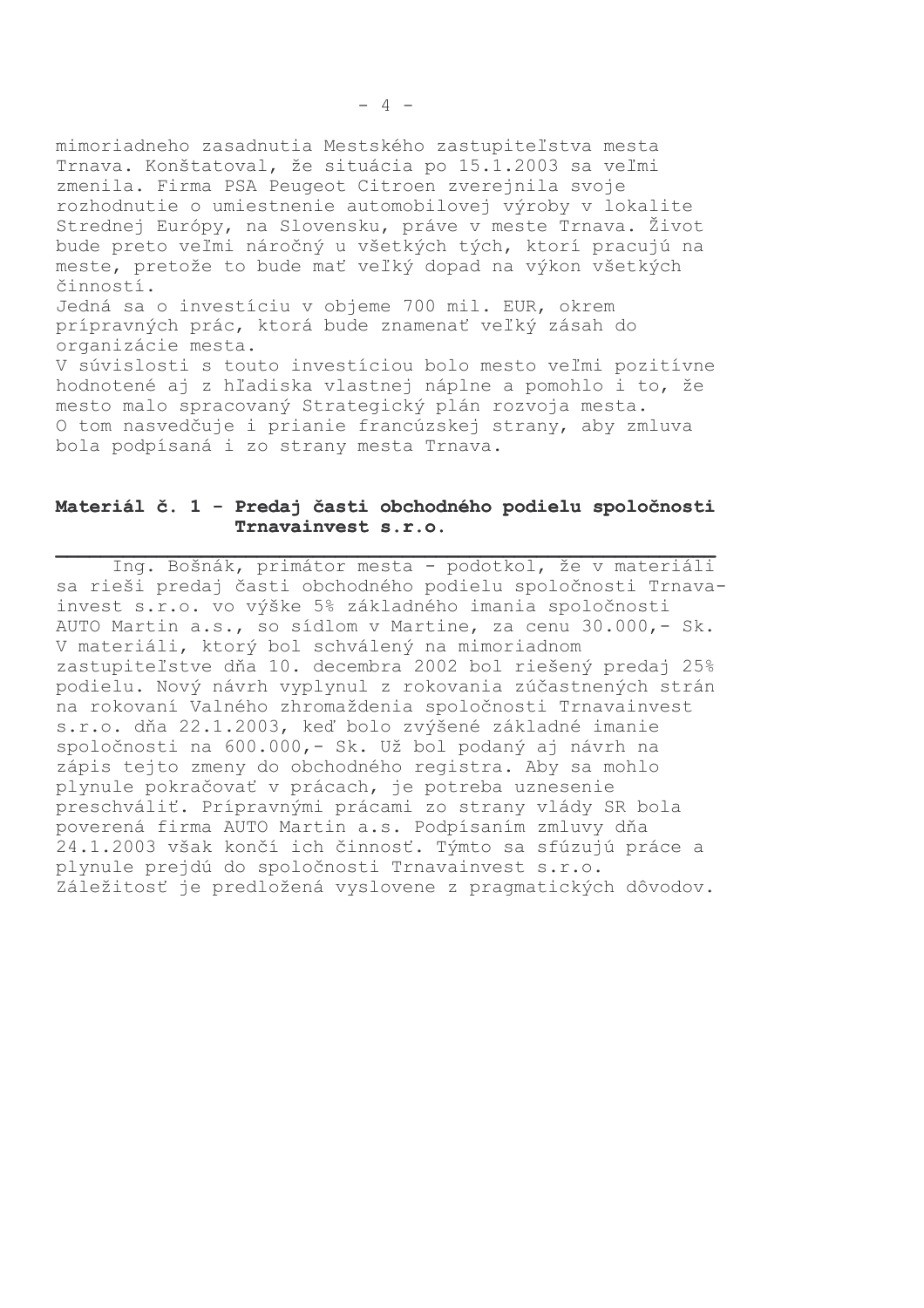Jedná sa o technickú úpravu pôvodného uznesenia. V zmysle platnej legislatívy o nakladaní s majetkom mesta bude o všetkom rozhodovať mestské zastupiteľstvo. Primátor mesta zároveň uviedol, že o meste Trnava sa doteraz hovorilo a teraz sa hovorí ešte viac. Začína byť i viac záujemcov o investície v meste Trnava v rôznych oblastiach. Požiadal poslancov o odsúhlasenie návrhu uznesenia v texte, v akom je predložené. Na záver svojho vystúpenia podotkol, že na požiadanie druhej strany nemôže dať viacej informácií, pretože niektoré otázky sú dôverné a sú predmetom obchodného tajomstva. Rozprava: Ing. Kráľovičová - sa zaujímala, kto tvorí valné zhromaždenie. Ing. Bošnák, primátor mesta - podotkol, že za mesto je to primátor mesta. Ing. Butko, zástupca primátora - uviedol, že sa zúčastnil viacero rokovaní a zoznámil sa s dokumentami, ktoré mali charakter dôverný. Podčiarkol to, čo povedal primátor mesta, že po tomto rozhodnutí sa zintenzívnili potreby činností mesta, prebieha množstvo rokovaní, situácia sa mení z hodiny na hodinu. Konštatoval, že za obdobie (odkedy bol zvolený za konateľa spoločnosti Trnavainvest s.r.o.) sa udialo veľmi veľa. Následne odcitoval časť zo svojho vystúpenia zo dňa 10.12.2002: "Ak je želaním pána primátora a bude vôľou cteného zastupiteľstva mesta Trnava, aby som bol konateľom spoločnosti Trnavainvest, budem sa snažiť v prvých dňoch jej existencie o to, aby príchodu firmy Peugeot do Trnavy výrazne napomohla." Nadviazaním na túto skutočnosť informoval mestské zastupiteľstvo a primátora mesta, že jeho menovanie za konateľa spoločnosti Trnavainvest s.r.o. sa presunulo výrazne do ďalšej roviny. Preto si myslí, že by bolo treba zvážiť post konateľa v tejto spoločnosti a posúdiť, či je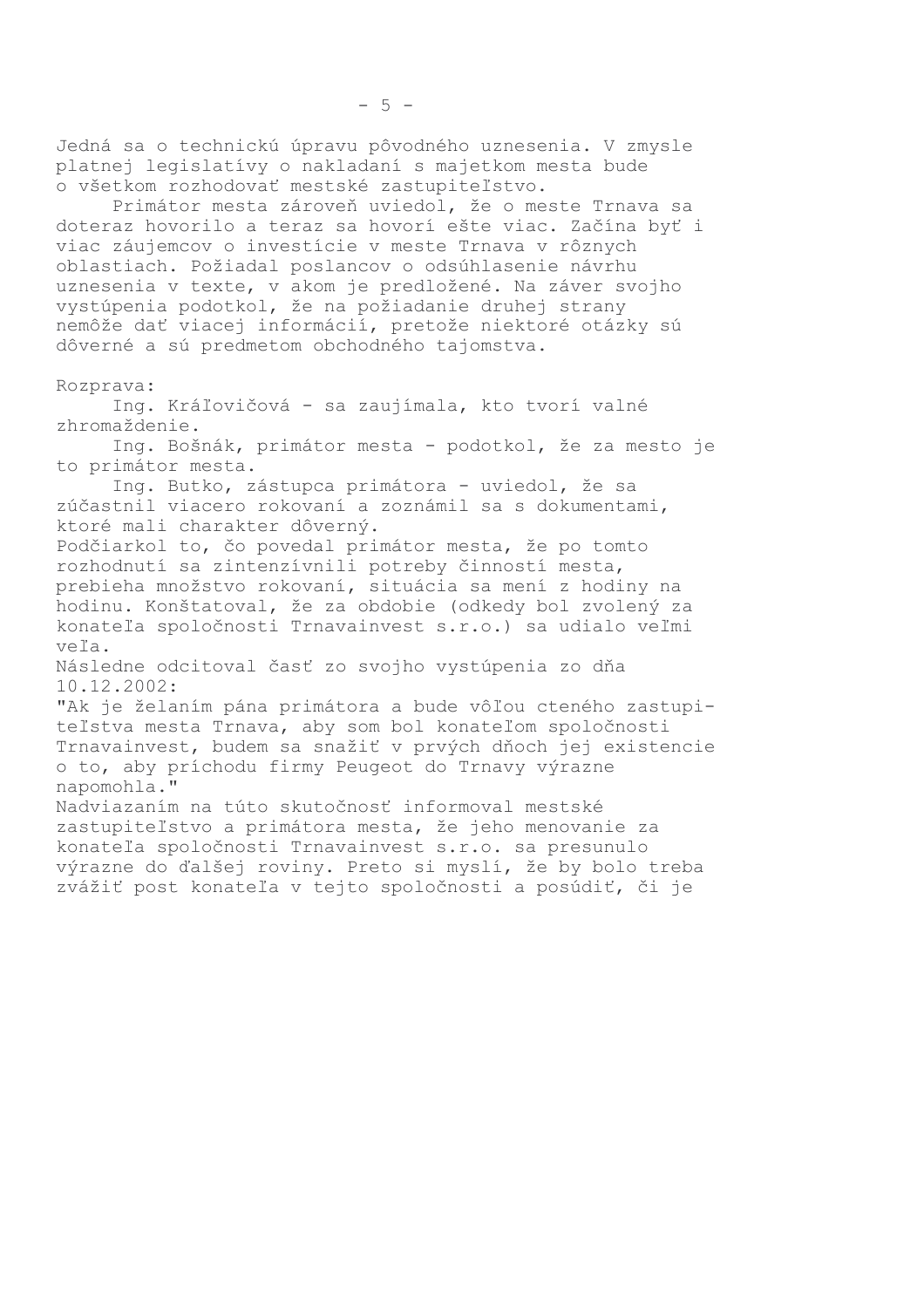dobré, aby ho vykonával zástupca primátora mesta. Na záver svojho vystúpenia uviedol, že predložený návrh plne podporuje.

Ing. Bošnák, primátor mesta - uviedol, že pri vytváraní spoločnosti Trnavainvest s.r.o. sa rokovalo o veciach v rozbehu a bude sa musieť začať veľmi intenzívne pracovať. Vo februári 2003 príde k výmene konateľov spoločnosti (1 zástupca mesta Trnava a 1 zástupca SR). Táto záležitosť je podmienená francúzskou stranou, avšak o tomto sa bude rokovať v budúcom období. Konateľom spoločnosti nebude môcť byť určite zástupca primátora Ing. Butko, pretože to bude musieť byť plne výkonná funkcia.

Ing. Daučo, DUČMR - odporučil do bodu 2) návrhu uznesenia bližšie upresniť, kto komu predáva. Za slovo "podielu" doplniť slovo ... patriaceho...

Ing. Bošnák, primátor mesta - podotkol, že pripomienka poslanca Dauča je technickou pripomienkou, preto sa o nej nebude hlasovať.

Kontrolný súčet poslancov MZ: 27. Hlasovaním (27:0:0) bolo prijaté uznesenie MZ č. 13, v ktorom bola zapracovaná technická pripomienka.

# Materiál č. 2 - Zámena pozemkov v lokalite priemyselného parku "Trnava-juh" - splnomocnenie primátorovi mesta

Ing. Bošnák, primátor mesta - uviedol, že sa jedná o technickú úpravu, ktorá vyplynula z rokovaní s niektorými vlastníkmi pozemkov resp. ich písomného vyjadrenia, keď nesúhlasia s predajom pozemkov, ale s výmenou. Prijateľné sú obidve alternatívy. Podotkol, že v novinách sa rozprúdila diskusia, no nie veľmi odborná, pretože sa hovorilo o vyvlastňovaní pozemkov. To však nie je pravdou. Pretože mesto ponúka tieto dve alternatívy: predaj alebo zámenu. Zámena môže byť možná

jednak s mestom, obcou alebo pozemkovým fondom. Ku každému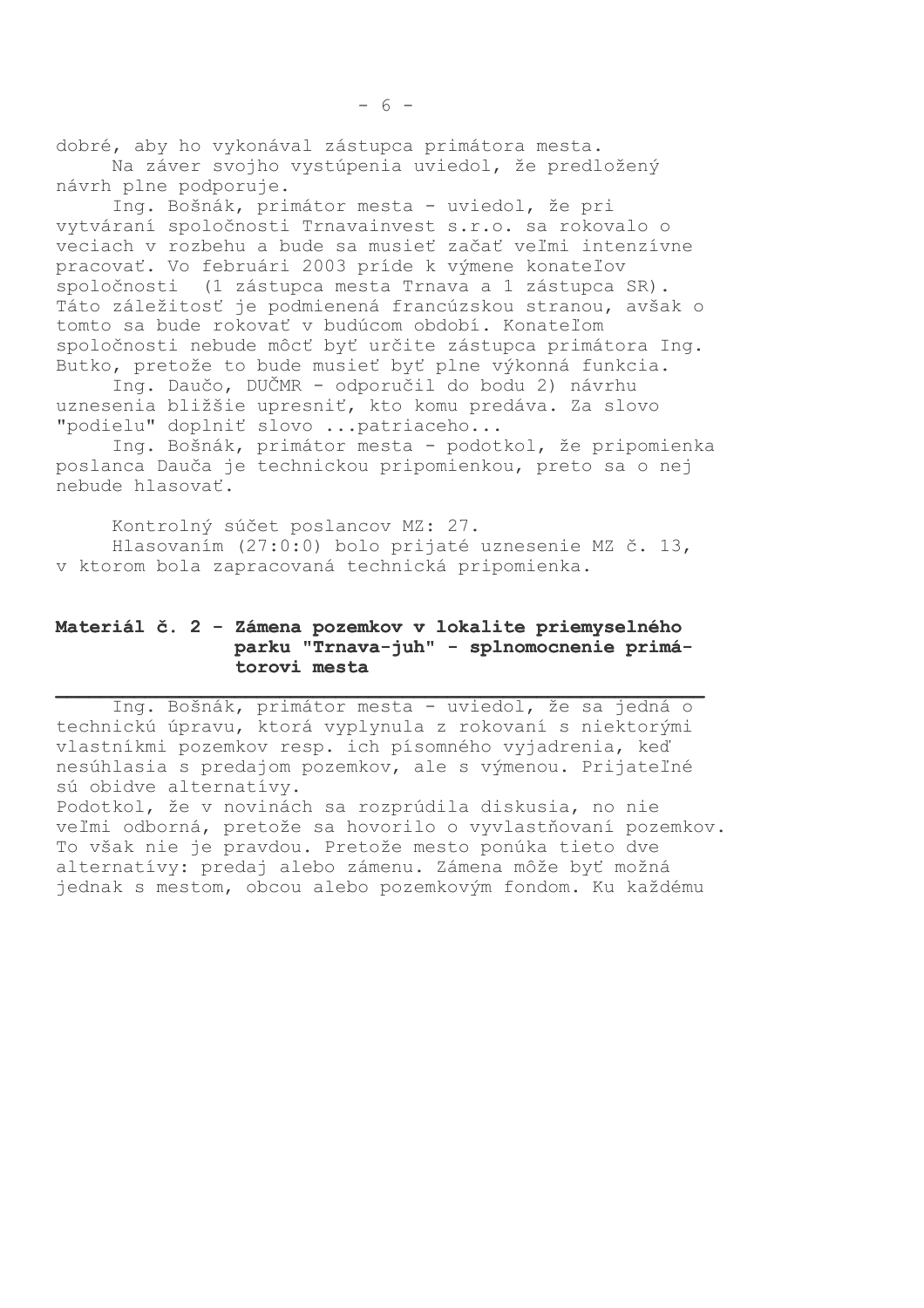nakladaniu s majetkom mesta sa však v zmysle platnej legislatívy bude vyjadrovať mestské zastupiteľstvo. Zároveň prítomných informoval o podpise zámennej zmluvy na pozemky s Farským úradom Zavar, ktorá bola schválená na zasadnutí mestského zastupiteľstva dňa 7.1.2003. Ďalej uviedol, že záležitosť bola prerokovaná i v majetkovej komisii, ktorej stanovisko predloží Ing. Butko, jej predseda.

Na záver svojho vystúpenia uviedol, že je možné i to, že mestské zastupiteľstvo sa bude musieť v tejto záležitosti stretnúť, avšak splnomocnením sa budú môcť niektoré veci riešiť operatívne.

#### Rozprava:

Ing. Butko, zástupca primátora - podotkol, že sa zúčastnil dvoch rokovaní s vlastníkmi pozemkov v predmetnej lokalite. Názory ľudí boli rôzne a inak tomu ani nemôže byť. Prevažná väčšina vlastníkov však pozemky zhodnotí. Existujú možnosti, buď predaj pozemkov a uznesením k tomuto materiálu sa dajú možnosti na zámenu pozemkov, prípadne ich častí. Touto záležitosťou sa zaoberala aj majetková komisia, ktorá hlasovaním (9 členov za) tento postup podporila.

Zároveň predložil na zváženie doplnenie uznesenia o bod 2), ktorým sa uloží mestskému úradu pripraviť návrh lokalít na zámenu pozemkov.

Ing. Daučo, DUČMR - odporučil v 3. riadku bodu 1) uznesenia doplniť slová ...rovnakého druhu...

Ing. Bošnák, primátor mesta - s návrhom poslanca Dauča nesúhlasil, pretože pri zámene pozemkov bude rozhodovať ich cena, nie rovnaký druh. V danej lokalite sa nachádzajú pozemky s bonitou 5,5 a 9,9 a mesto nebude schopné zabezpečiť takú istú bonitu. Zámena pozemkov bude v súvislosti s cenou 1:1.

Odporučil nasledovnú formuláciu bodu 2) návrhu uznesenia: ...ukladá sa mestskému úradu pripraviť návrh lokalít, ktoré budú záujemcom ponúknuté na zámenu pozemkov v termíne do  $27.1.2003...$